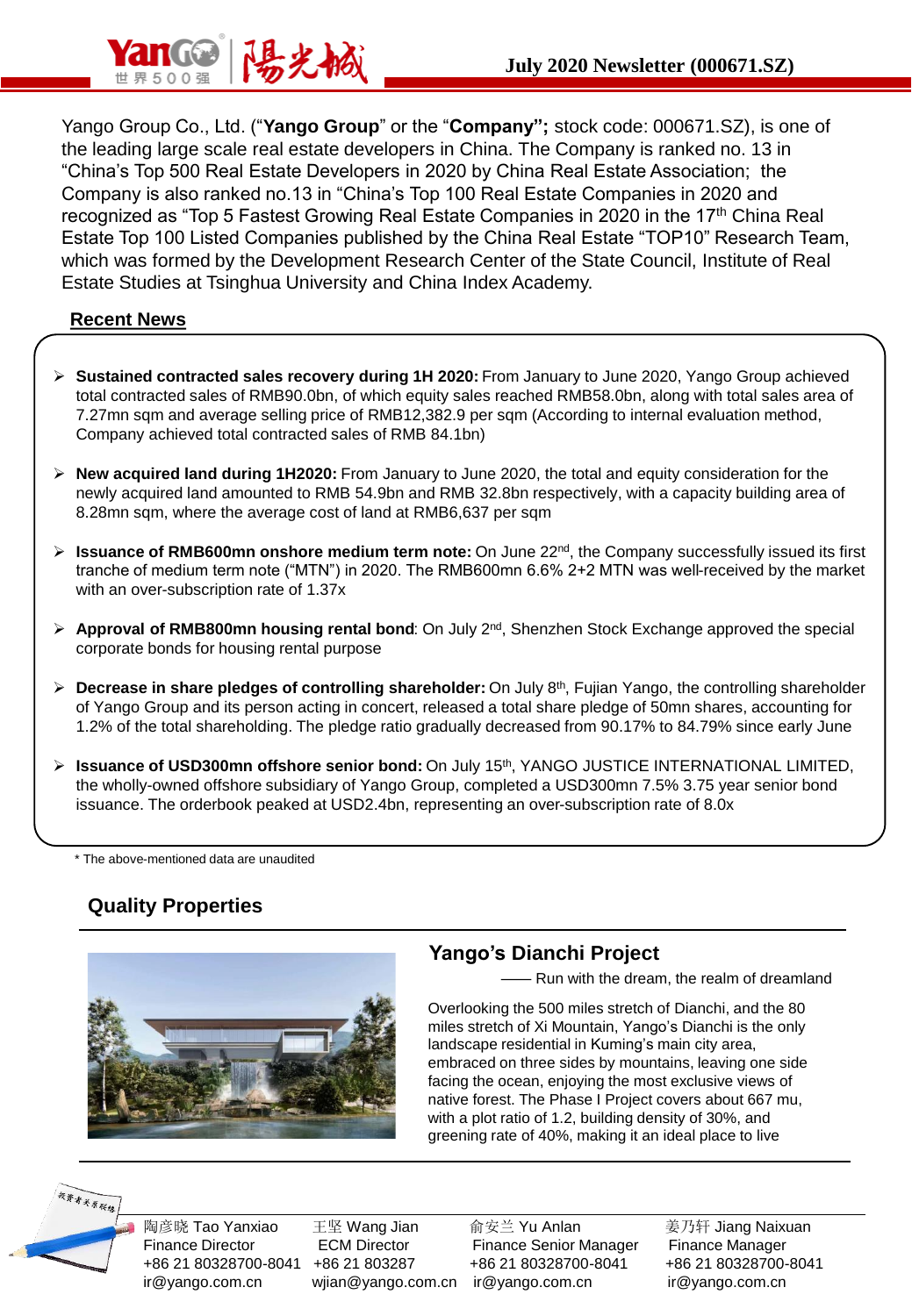

## **Contracted Sales Update**

The Company has achieved RMB 90.01 billion contracted sales as of 30<sup>th</sup> June 2020, ranking No.15 in the CRIC Property League Table.



### **Total Contracted Sales Breakdown by City (%)**



#### **Attributable Contracted Sales Breakdown by Region (RMBm/%)**



**Attributable Contracted Sales Breakdown by City (%)**



Onshore Listed Company:阳光城集团股份有限公司 Yango Group Co., Ltd.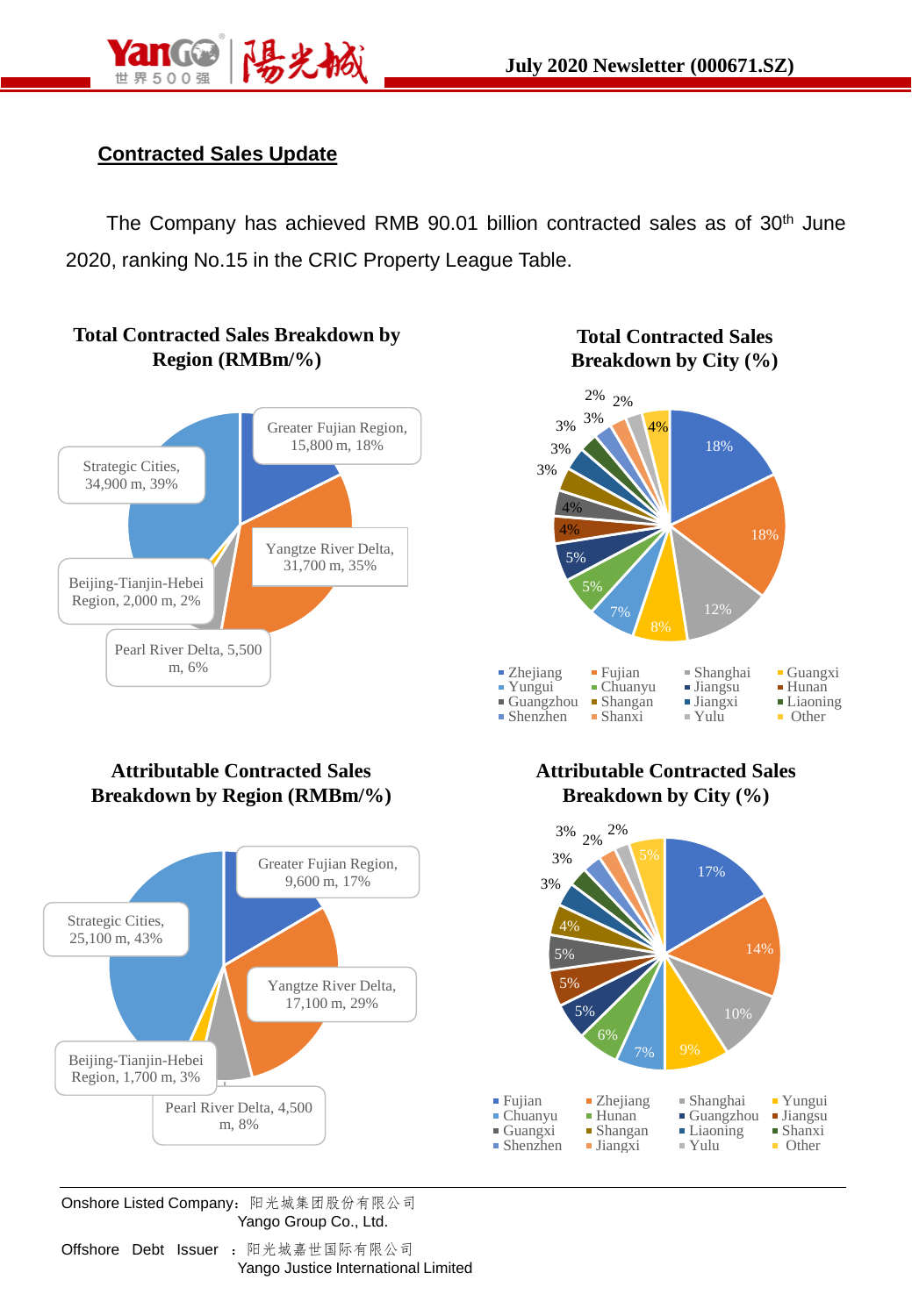



TOP 10 regions The first half of 2020 YTD contracted sales amounted RMB 74.9 billion, accounting for 83.18 % of total contracted sales.

| <b>Regional Company</b> | <b>Total Contracted Sales</b><br>(RMBm) | <b>Total GFA Sold</b><br>('000sqm) | ASP (RMB/sqm) |
|-------------------------|-----------------------------------------|------------------------------------|---------------|
| Zhejiang                | 15,953                                  | 847.4                              | 18,825        |
| Fujian                  | 15,84                                   | 1,224                              | 12,947        |
| Shanghai                | 10,99                                   | 579.8                              | 18,957        |
| Guangxi                 | 6,86                                    | 908.9                              | 7,547         |
| Yungui                  | 5,93                                    | 578.2                              | 10,256        |
| Chuanyu                 | 4,929                                   | 566.2                              | 8,706         |
| Jiangsu                 | 4,765                                   | 228.2                              | 20,881        |
| Hunan                   | 3,442                                   | 340.3                              | 10,114        |
| Shangan                 | 3,249                                   | 259.4                              | 12,528        |
| Jiangxi                 | 2,909                                   | 331.0                              | 8,788         |
| <b>Total</b>            | 74,868                                  | 5,863                              | 12,770        |

Onshore Listed Company:阳光城集团股份有限公司 Yango Group Co., Ltd.

Offshore Debt Issuer : 阳光城嘉世国际有限公司 Yango Justice International Limited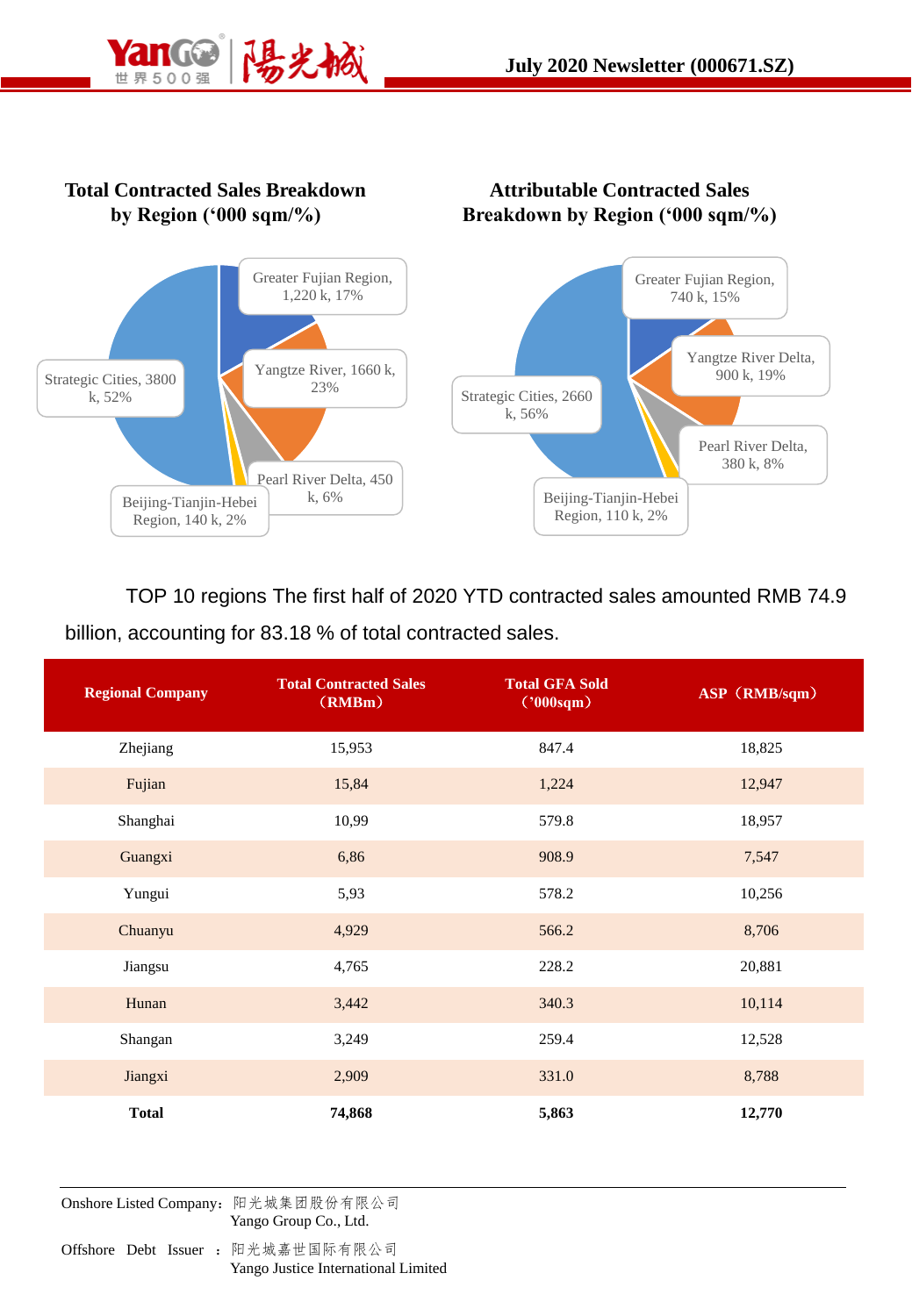

## **Land Acquisition Update**

From January to June 2020, the total and equity consideration for the newly acquired land amounted to RMB 54.9bn and RMB 32.8bn respectively, with a capacity building area of 8.28mn sqm, where the average cost of land at RMB6,637 per sqm.

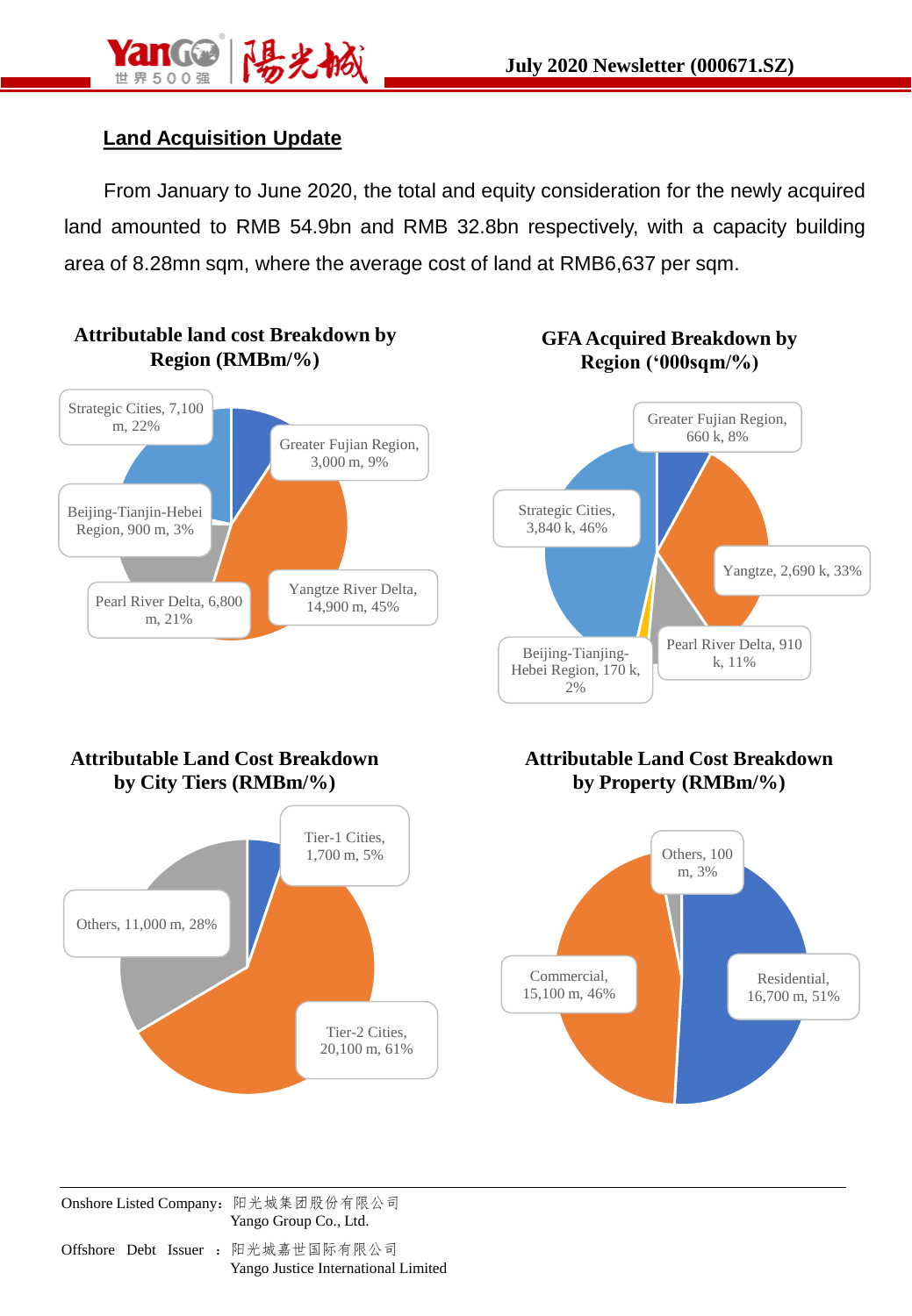

| <b>Acquisition</b><br><b>Method</b> | <b>Month</b> | <b>City</b> | <b>Attributable</b><br><b>Ratio</b> | <b>Total</b><br><b>Consideration</b><br>(RMBm) | <b>Attributable</b><br><b>Consideration</b><br>(RMBm) | <b>Site</b><br>Area('000sqm) | <b>Capacity Building</b><br>Area('000sqm) | <b>ASP</b><br>(RMB/sqm) | Land<br><b>Property</b>           |
|-------------------------------------|--------------|-------------|-------------------------------------|------------------------------------------------|-------------------------------------------------------|------------------------------|-------------------------------------------|-------------------------|-----------------------------------|
| <b>Public Auction</b>               | Jan.         | Fuzhou      | 70%                                 | 500                                            | 350                                                   | 57.859                       | 133.075                                   | 3,757                   | Residential<br>$\&$<br>Commercial |
| <b>Public Auction</b>               | Jan.         | Nanping     | 40%                                 | 681                                            | 272.4                                                 | 69.078                       | 138.156                                   | 4,929                   | Residential<br>$\&$<br>Commercial |
| <b>Public Auction</b>               | Jan.         | Hangzhou    | 51%                                 | 715.58                                         | 364.946                                               | 28.6                         | 74.36                                     | 9,623                   | Residential                       |
| <b>Public Auction</b>               | Jan.         | Taizhou     | 30%                                 | 1041                                           | 312.3                                                 | 75.972                       | 182.333                                   | 5,709                   | Residential<br>$\&$<br>Commercial |
| <b>Public Auction</b>               | Jan.         | Taizhou     | 30%                                 | 718                                            | 215.4                                                 | 117.52                       | 205.67                                    | 3,491                   | Residential<br>$\&$<br>Commercial |
| <b>Public Auction</b>               | Jan.         | Changsha    | 51%                                 | 325                                            | 165.969                                               | 68.274                       | 136.548                                   | 2,383                   | Residential                       |
| <b>Public Auction</b>               | Feb.         | Huizhou     | 100%                                | 198.49                                         | 198.49                                                | 26.6                         | 78.1                                      | 2,541                   | Residential<br>$\&$<br>Commercial |
| <b>Public Auction</b>               | Mar.         | Hefei       | 47%                                 | 2,961                                          | 1,394                                                 | 115.2                        | 278                                       | 10,652                  | Commercial<br>$\&$<br>Educational |
| <b>Public Auction</b>               | Mar.         | Ningbo      | 31%                                 | 984                                            | 305                                                   | 36.2                         | 76.7                                      | 12,824                  | Residential                       |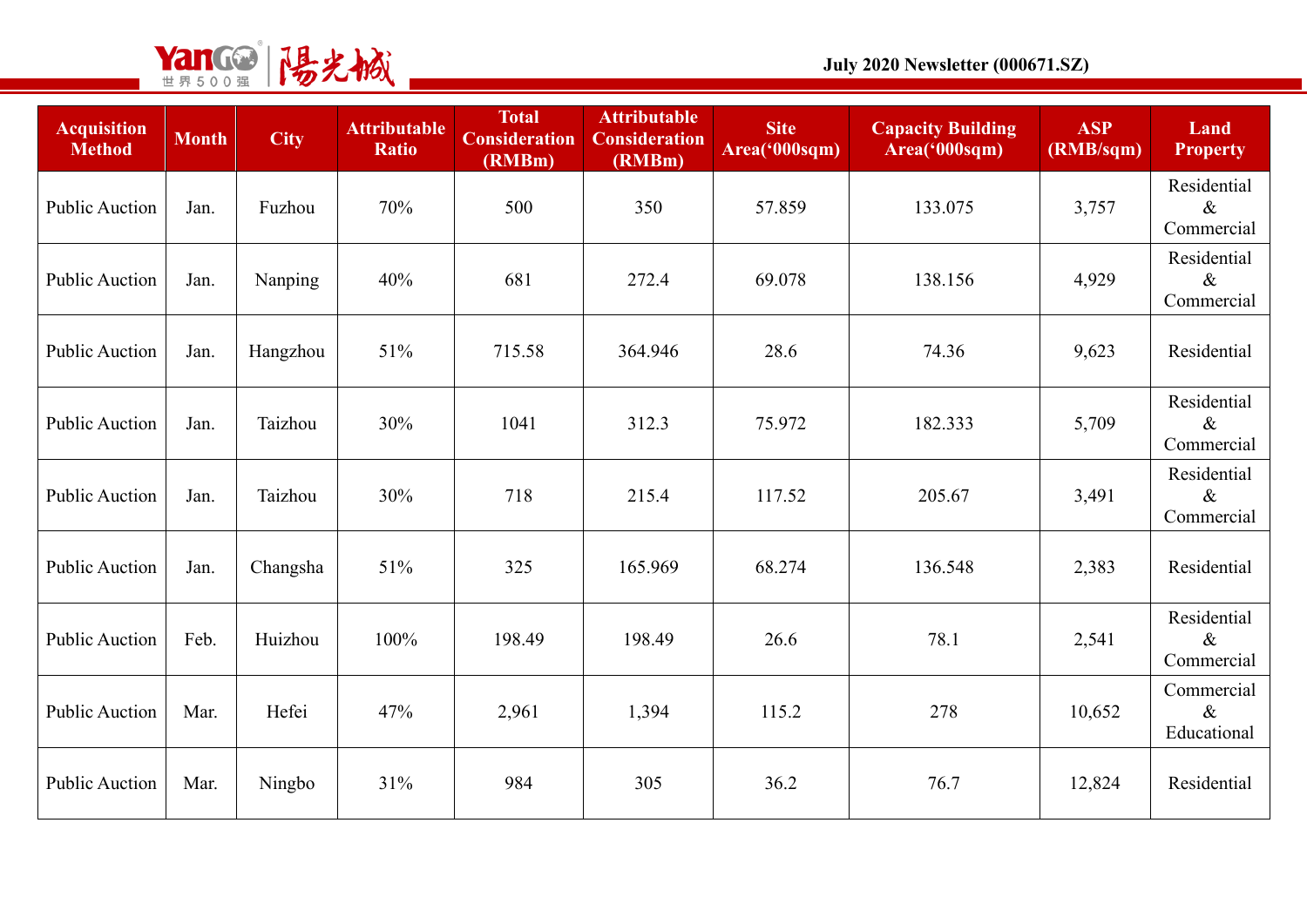

| <b>Acquisition</b><br><b>Method</b> | <b>Month</b> | <b>City</b> | <b>Attributable</b><br><b>Ratio</b> | <b>Total</b><br><b>Consideration</b><br>(RMBm) | <b>Attributable</b><br><b>Consideration</b><br>(RMBm) | <b>Site</b><br>Area('000sqm) | <b>Capacity Building</b><br>Area('000sqm) | <b>ASP</b><br>(RMB/sqm) | Land<br><b>Property</b>           |
|-------------------------------------|--------------|-------------|-------------------------------------|------------------------------------------------|-------------------------------------------------------|------------------------------|-------------------------------------------|-------------------------|-----------------------------------|
| <b>Public Auction</b>               | Mar.         | Zhangzhou   | 50%                                 | 1,160                                          | 580                                                   | 83.8                         | 209.5                                     | 5,537                   | Residential<br>$\&$<br>Commercial |
| <b>Public Auction</b>               | Mar.         | Wuxi        | 49%                                 | 1163.2                                         | 569.968                                               | 42.1                         | 92.7                                      | 12,548                  | Residential                       |
| <b>Public Auction</b>               | Mar.         | Wuxi        | 34%                                 | 3,002                                          | 1,030                                                 | 83.5                         | 166.9                                     | 17,988                  | Residential                       |
| <b>Public Auction</b>               | Apr.         | Wenzhou     | 49%                                 | 3,716                                          | 1,821                                                 | 52.1                         | 182.8                                     | 20,328                  | Residential<br>$\&$<br>Commercial |
| <b>Public Auction</b>               | Apr.         | Ji'an       | 100%                                | 275                                            | 275                                                   | 24.6                         | 54.9                                      | 5,018                   | Residential                       |
| <b>Public Auction</b>               | Apr.         | Jingdezhen  | 100%                                | 573.869                                        | 573.869                                               | 72                           | 158.3                                     | 3,625                   | Residential<br>$\&$<br>Commercial |
| <b>Public Auction</b>               | Apr.         | Hangzhou    | 31%                                 | 1518.35                                        | 470.689                                               | 34.8                         | 83.5                                      | 18,184                  | Residential                       |
| <b>Public Auction</b>               | Apr.         | Fuyang      | 49%                                 | 1,093                                          | 535                                                   | 104.8                        | 251.5                                     | 4,344                   | Residential                       |
| <b>Public Auction</b>               | Apr.         | Dongguan    | 49%                                 | 1705.3                                         | 835.597                                               | 37.4                         | 97.1                                      | 17,562                  | Residential<br>$\&$<br>Commercial |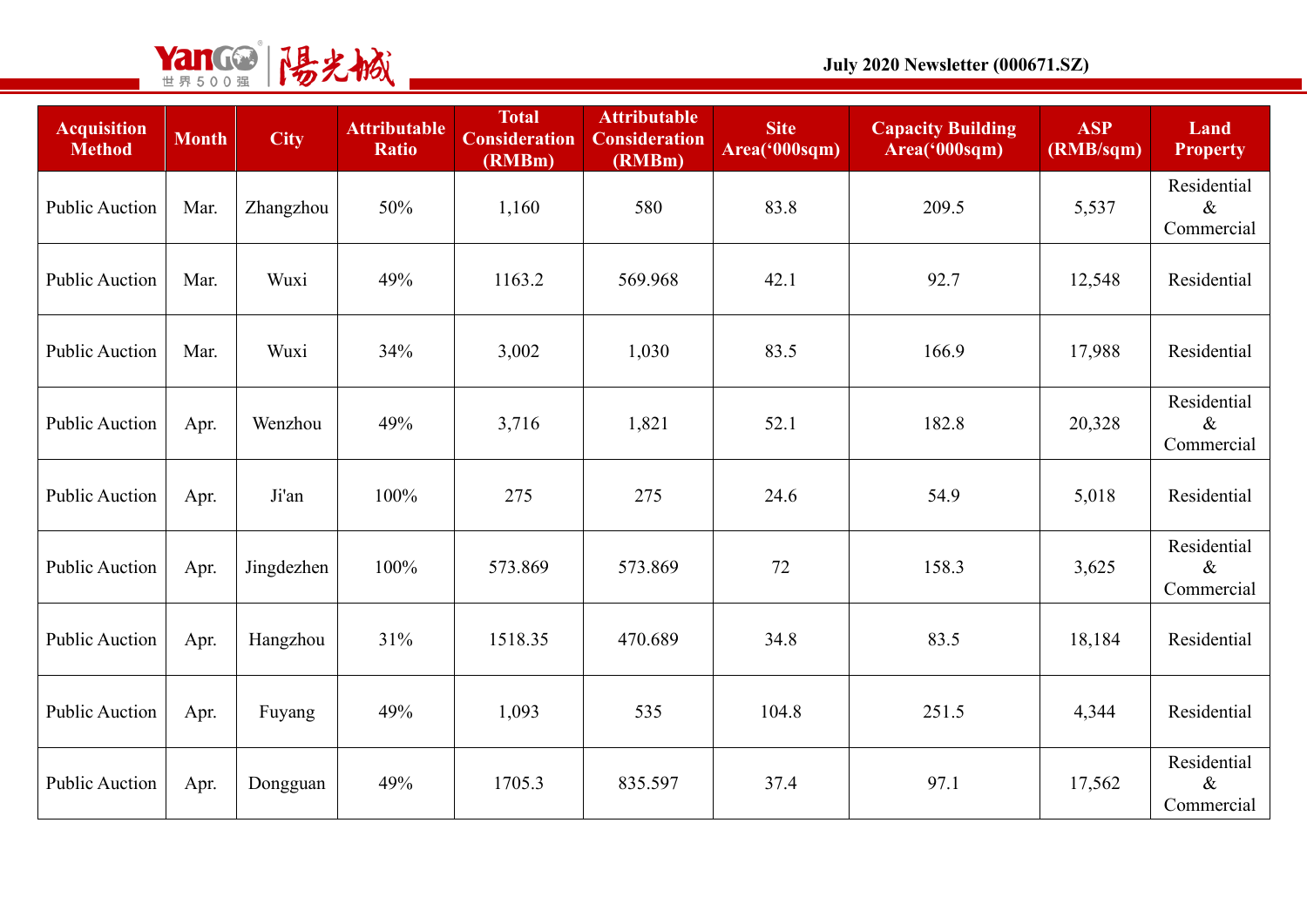

| <b>Acquisition</b><br><b>Method</b> | <b>Month</b> | <b>City</b> | <b>Attributable</b><br><b>Ratio</b> | <b>Total</b><br><b>Consideration</b><br>(RMBm) | <b>Attributable</b><br><b>Consideration</b><br>(RMBm) | <b>Site</b><br>Area('000sqm) | <b>Capacity Building</b><br>Area('000sqm) | <b>ASP</b><br>(RMB/sqm) | Land<br><b>Property</b>           |
|-------------------------------------|--------------|-------------|-------------------------------------|------------------------------------------------|-------------------------------------------------------|------------------------------|-------------------------------------------|-------------------------|-----------------------------------|
| <b>Public Auction</b>               | Apr.         | Tianjin     | 100%                                | 385                                            | 385                                                   | 17.5                         | 35.1                                      | 10,969                  | Residential                       |
| <b>Public Auction</b>               | Apr.         | Dalian      | 100%                                | 171.782                                        | 171.782                                               | 15.8                         | 35.6                                      | 4,825                   | Residential                       |
| <b>Public Auction</b>               | May          | Shenyang    | 100%                                | 202.42                                         | 202.42                                                | 24.807                       | 42.171                                    | 4,800                   | Residential<br>$\&$<br>Commercial |
| <b>Public Auction</b>               | May          | Jiaxing     | 100%                                | 760                                            | 760                                                   | 34.4088                      | 75.699                                    | 10,040                  | Residential<br>$\&$<br>Commercial |
| <b>Public Auction</b>               | May          | Urumqi      | 90%                                 | 438                                            | 394.2                                                 | 58.69                        | 117.38                                    | 3,731                   | Residential<br>$\&$<br>Commercial |
| <b>Public Auction</b>               | May          | Changzhou   | 51%                                 | 1710                                           | 872.1                                                 | 74.207                       | 133.573                                   | 12,802                  | Residential                       |
| <b>Public Auction</b>               | May          | Shenyang    | 100%                                | 413.22                                         | 413.22                                                | 211.908                      | 370.839                                   | 1,114                   | Residential                       |
| <b>Public Auction</b>               | May          | Jinhua      | 100%                                | 3100                                           | 3100                                                  | 118.943                      | 273.57                                    | 11,332                  | Residential<br>$\&$<br>Commercial |
| <b>Public Auction</b>               | June         | Tai'an      | 100%                                | 579                                            | 579.12                                                | 47.552                       | 52.3072                                   | 11,072                  | Residential                       |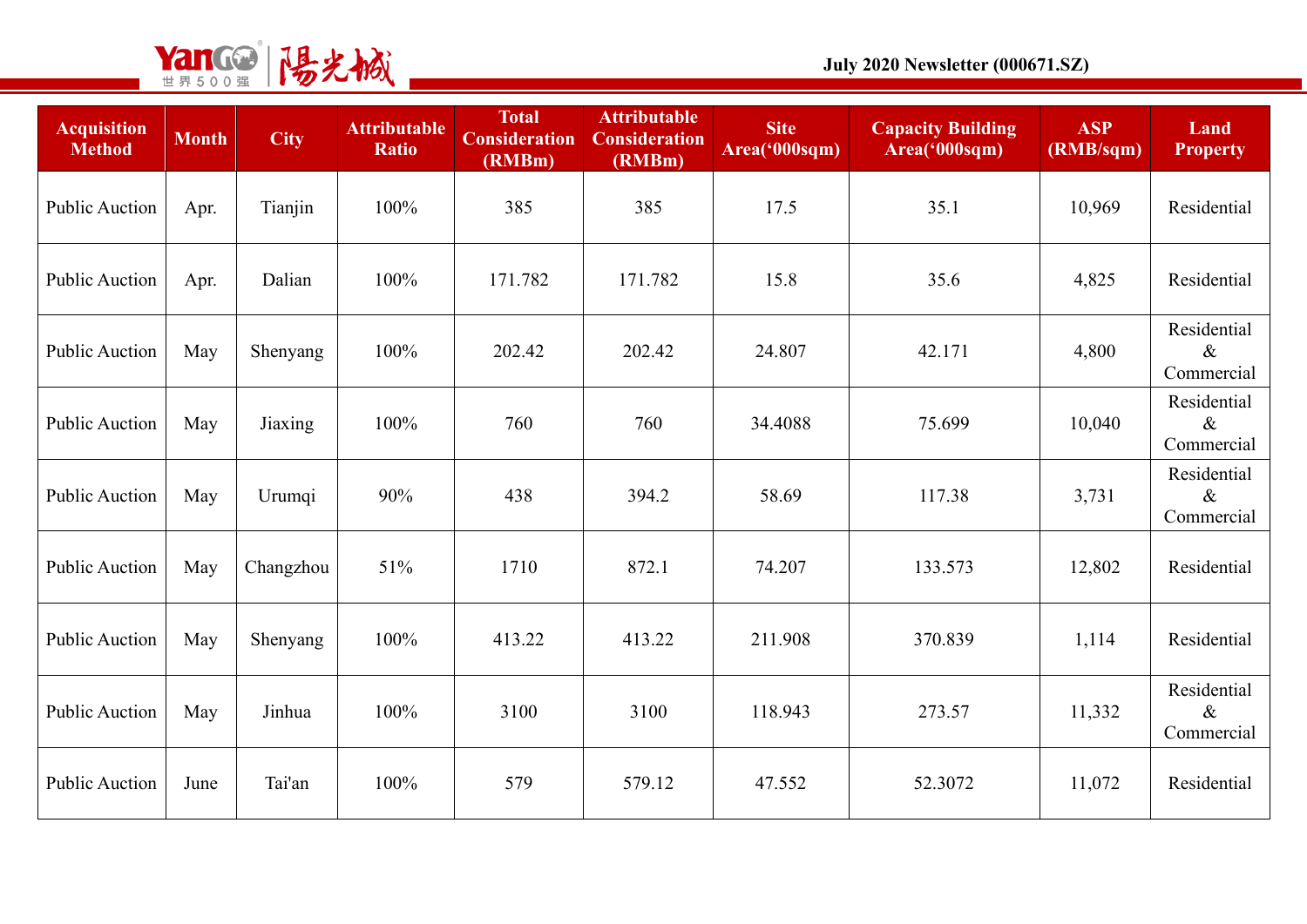

| <b>Acquisition</b><br><b>Method</b> | <b>Month</b> | <b>City</b> | <b>Attributable</b><br><b>Ratio</b> | <b>Total</b><br><b>Consideration</b><br>(RMBm) | <b>Attributable</b><br><b>Consideration</b><br>(RMBm) | <b>Site</b><br>Area('000sqm) | <b>Capacity Building</b><br>Area('000sqm) | <b>ASP</b><br>(RMB/sqm) | Land<br><b>Property</b>           |
|-------------------------------------|--------------|-------------|-------------------------------------|------------------------------------------------|-------------------------------------------------------|------------------------------|-------------------------------------------|-------------------------|-----------------------------------|
| <b>Public Auction</b>               | June         | Foshan      | 100%                                | 683                                            | 683                                                   | 58.3801                      | 151.788                                   | 4,500                   | Residential                       |
| <b>Public Auction</b>               | June         | Foshan      | 100%                                | 3754.49                                        | 3754.49                                               | 91.88                        | 275.64                                    | 13,621                  | Residential                       |
| <b>Public Auction</b>               | June         | Hangzhou    | 100%                                | 1,955                                          | 1,955                                                 | 84.108                       | 206.065                                   | 9,489                   | Residential                       |
| <b>Public Auction</b>               | June         | Tianjin     | 51%                                 | 1000                                           | 510                                                   | 94.667                       | 132.534                                   | 7,545                   | Residential                       |
| <b>Public Auction</b>               | June         | Guiyang     | 84%                                 | 343.67                                         | 288.683                                               | 260.392                      | 260.392                                   | 1,320                   | Residential                       |
| <b>Public Auction</b>               | June         | Shanghai    | 100%                                | 144.6                                          | 144.6                                                 | 63.9052                      | 76.6862                                   | 1,886                   | Residential<br>$\&$<br>Commercial |
| <b>Public Auction</b>               | June         | Shanghai    | 100%                                | 1570.62                                        | 1570.62                                               | 49.563                       | 89.2134                                   | 17,605                  | Residential                       |
| M&A                                 | Jan.         | Changsha    | 100%                                | 1590                                           | 1590                                                  | 347.8                        | 837.5                                     | 1,899                   | Residential<br>$\&$<br>Commercial |
| M&A                                 | Jan.         | Nanchang    | 37%                                 | 802.703                                        | 297                                                   | 97.067                       | 194.134                                   | 4,135                   | Residential                       |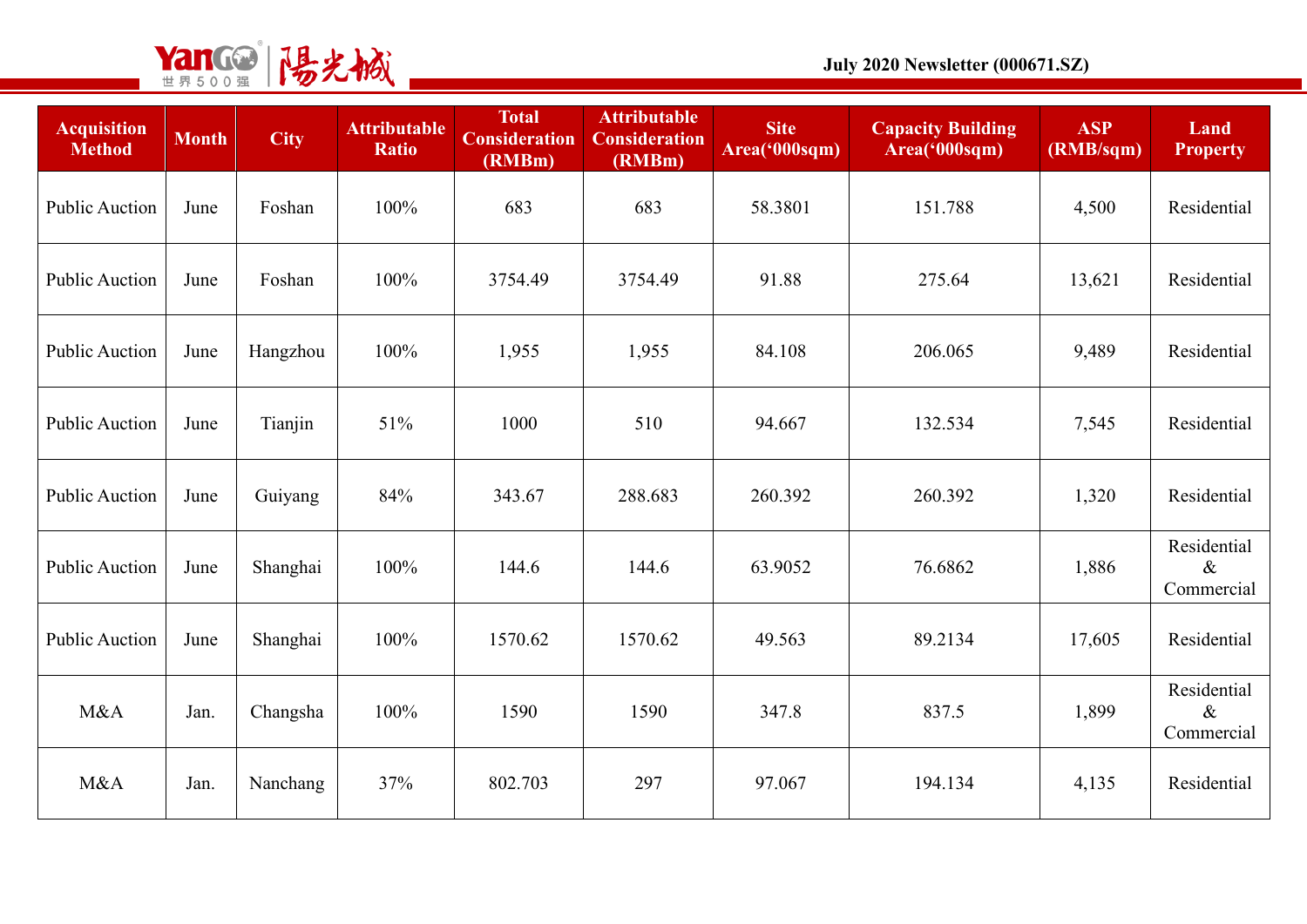

| <b>Acquisition</b><br><b>Method</b> | <b>Month</b> | <b>City</b> | <b>Attributable</b><br><b>Ratio</b> | <b>Total</b><br><b>Consideration</b><br>(RMBm) | <b>Attributable</b><br><b>Consideration</b><br>(RMBm) | <b>Site</b><br>Area('000sqm) | <b>Capacity Building</b><br>Area('000sqm) | <b>ASP</b><br>(RMB/sqm) | Land<br><b>Property</b>           |
|-------------------------------------|--------------|-------------|-------------------------------------|------------------------------------------------|-------------------------------------------------------|------------------------------|-------------------------------------------|-------------------------|-----------------------------------|
| M&A                                 | Apr.         | Changsha    | 100%                                | 726                                            | 726                                                   | 101.1                        | 223.6                                     | 3,245                   | Residential<br>$\&$<br>Commercial |
| M&A                                 | Apr.         | Taiyuan     | 38%                                 | 689.733                                        | 258.65                                                | 47.2                         | 198.2                                     | 3,480                   | Residential<br>$\&$<br>Commercial |
| M&A                                 | Apr.         | Taiyuan     | 38%                                 | 213                                            | 79.7                                                  | 16.6                         | 69.6                                      | 3,054                   | Residential                       |
| M&A                                 | May          | Dongguan    | 33%                                 | 2,463                                          | 813                                                   | 69.524                       | 208.571                                   | 11,808                  | Residential<br>$\&$<br>Commercial |
| M&A                                 | May          | Dongguan    | 33%                                 | 1631.23                                        | 538.306                                               | 27.886                       | 97.53                                     | 16,725                  | Residential<br>$\&$<br>Commercial |
| M&A                                 | May          | Wuhan       | 50%                                 | 947.36                                         | 473.68                                                | 48.1018                      | 120.255                                   | 7,878                   | Residential                       |
| M&A                                 | May          | Nanning     | 51%                                 | 506                                            | 258                                                   | 37.047                       | 148.188                                   | 3,412                   | Residential<br>$\&$<br>Commercial |
| M&A                                 | May          | Suzhou      | 34%                                 | 1452.02                                        | 493.687                                               | 52.279                       | 130.698                                   | 11,110                  | Residential                       |
| M&A                                 | June         | Suzhou      | 33%                                 | 1023.53                                        | 337.765                                               | 69.993                       | 139.986                                   | 7,312                   | Residential                       |